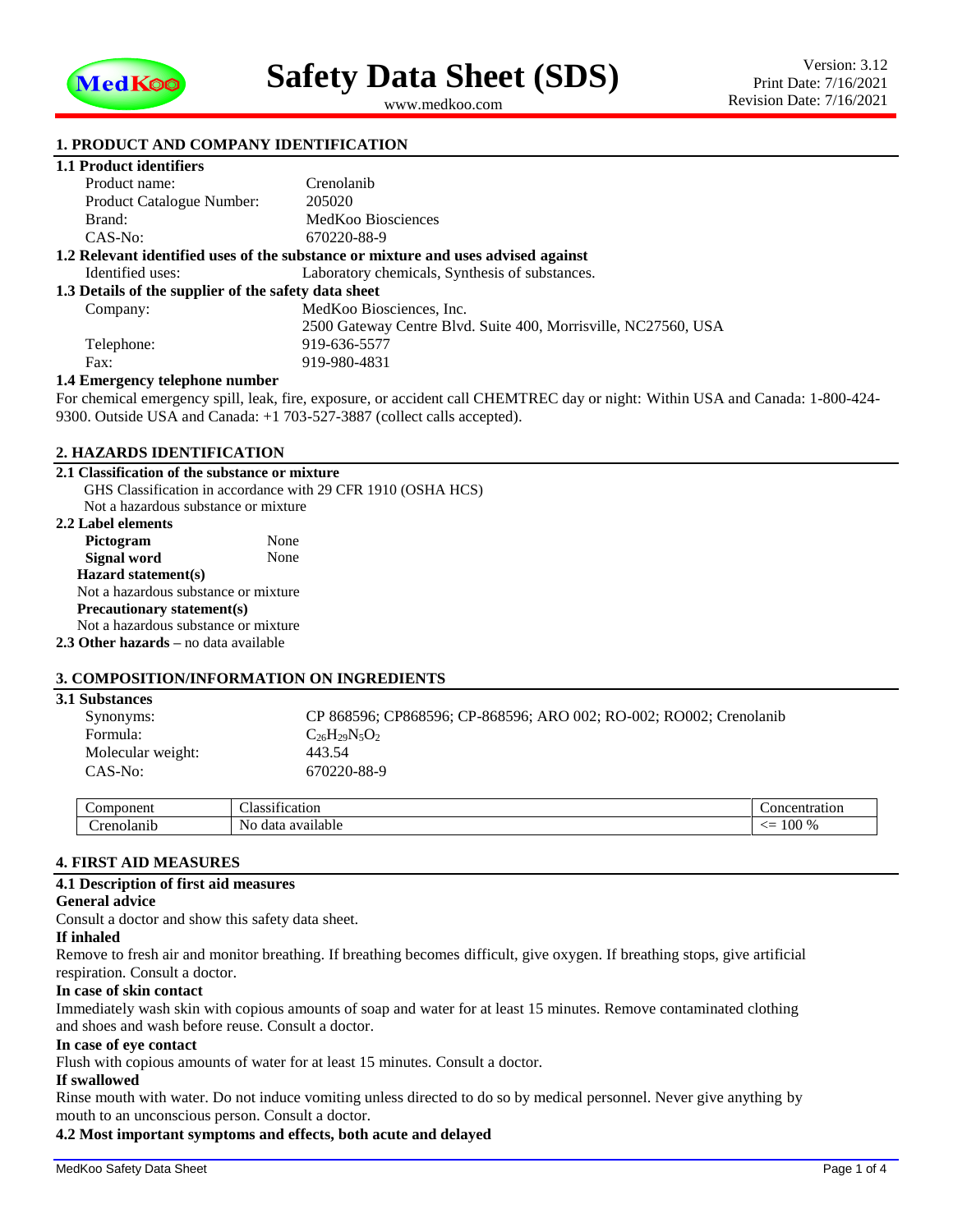To the best of our knowledge, the chemical, physical and toxicological properties have not been thoroughly investigated.

## **4.3 Indication of immediate medical attention and special treatment needed**

Show this safety data sheet to the doctor in attendance. Immediate medical attention is required.

## **5. FIRE-FIGHTING MEASURES**

## **5.1 Extinguishing media**

## **Suitable extinguishing media**

Use water spray, alcohol-resistant foam, dry chemical or carbon dioxide.

#### **5.2 Special hazards arising from the substance or mixture**

## In combustion, may emit toxic fumes.

## **5.3 Precautions for fire-fighters**

Wear suitable protective clothing to prevent contact with skin and eyes and self-contained breathing apparatus.

## **6. ACCIDENTIAL RELEASE MEASURES**

## **6.1 Personal precautions, protective equipment and emergency procedures**

Do not take action without suitable protective clothing - see section 8 of SDS. Evacuate personnel to safe areas. Ensure adequate ventilation. Avoid breathing vapors, mist, dust or gas.

#### **6.2 Environmental precautions**

#### Do not let product enter drains.

## **6.3 Methods and materials for containment and cleaning up**

Cover spillage with suitable absorbent material. Sweep up material and place in an appropriate container. Hold all material for appropriate disposal as described under section 13 of SDS.

## **6.4 Reference to other sections**

For required PPE see section 8. For disposal see section 13.

## **7. HANDLING AND STORAGE**

## **7.1 Precautions for safe handling**

Use in a chemical fume hood, with air supplied by an independent system. Avoid inhalation, contact with eyes, skin and clothing. Avoid the formation of dust and aerosols. Use in a well-ventilated area. Keep away from sources of ignition. Avoid prolonged or repeated exposure.

## **7.2 Conditions for safe storage, including any incompatibilities.**

Store in cool, well-ventilated area. Keep away from direct sunlight. Keep container tightly sealed until ready for use.

Recommended storage temperature: Store at -20°C

### **7.3 Specific end uses**

Use in a laboratory fume hood where possible. Refer to employer's COSHH risk assessment.

## **8. EXPOSURE CONTROLS/PERSONAL PROTECTION**

#### **8.1 Control parameters**

#### **Components with workplace control parameters**

Contains no substances with occupational exposure limit values.

#### **8.2 Exposure controls**

## **Appropriate engineering controls**

Use in a fume hood where applicable. Ensure all engineering measures described under section 7 of SDS are in place. Ensure laboratory is equipped with a safety shower and eye wash station.

## **Personal protective equipment**

## **Eye/face protection**

Use appropriate safety glasses.

#### **Skin protection**

Use appropriate chemical resistant gloves (minimum requirement use standard BS EN 374:2003). Gloves should be inspected before use. Wash and dry hands thoroughly after handling.

#### **Body protection**

Wear appropriate protective clothing.

#### **Respiratory protection**

If risk assessment indicates necessary, use a suitable respirator.

## **9. PHYSICAL AND CHEMICAL PROPERTIES**

### **9.1 Information on basic physical and chemical properties** Appearance a metally in the White to off-white solid powder Vapor pressure No data available Odor No data available Vapor density No data available Vapor density No data available Odor threshold No data available Relative density No data available Relative Mo data available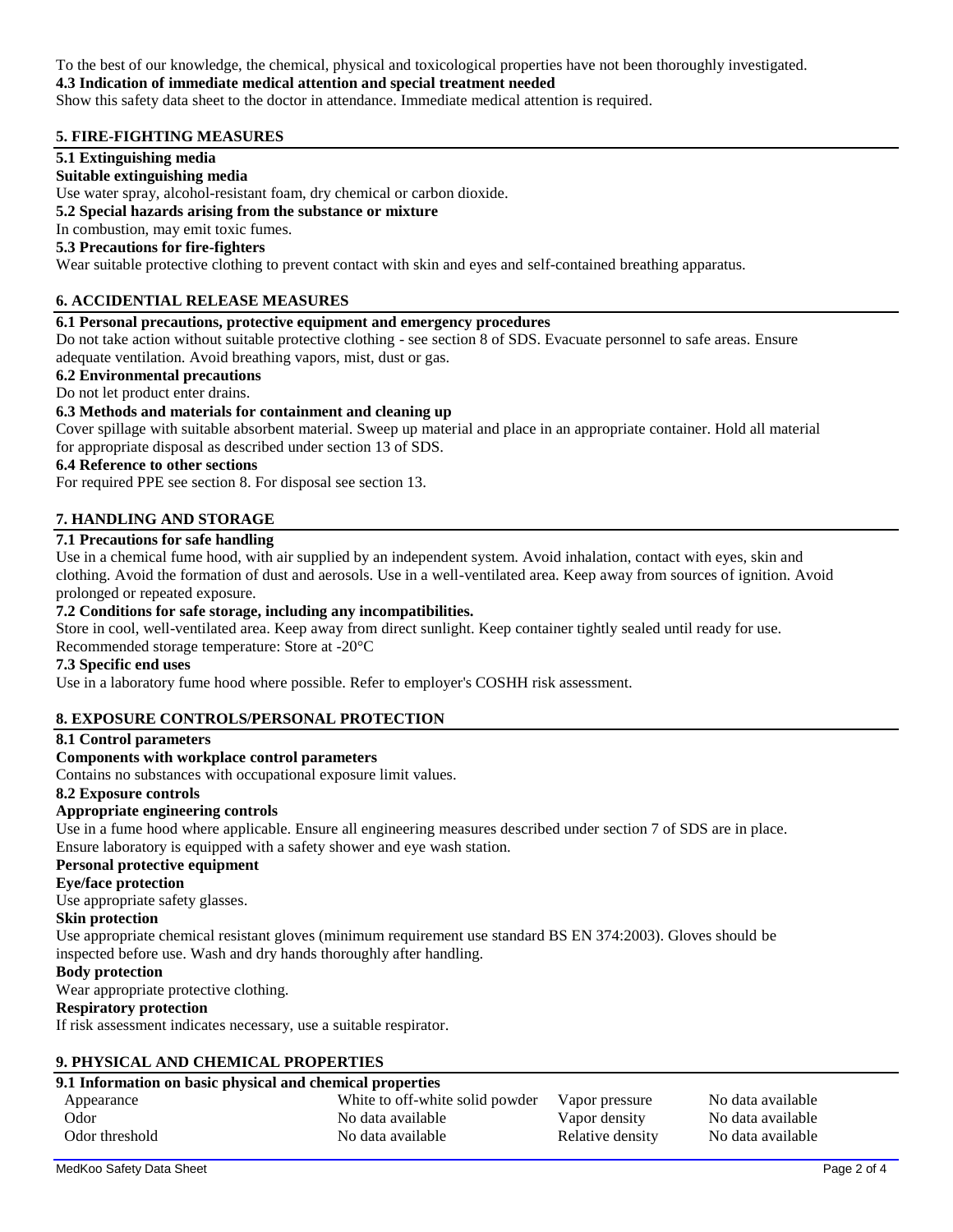| pH                                      | No data available | Solubility(ies)             | $\sim 0.5$ mg/ml in a 1:1 solution<br>of DMF:PBS $(pH 7.2)$<br>$\sim$ 10 mg/mL in EtOH<br>$\sim$ 16 mg/mL in DMSO<br>$\sim$ 20 mg/mL in DMF |
|-----------------------------------------|-------------------|-----------------------------|---------------------------------------------------------------------------------------------------------------------------------------------|
| Melting / freezing point                | No data available | Partition coefficient       | No data available                                                                                                                           |
| Boiling point / range                   | No data available | Auto-ignition               | No data available                                                                                                                           |
|                                         |                   | temperature                 |                                                                                                                                             |
| Flash point                             | No data available | Decomposition               | No data available                                                                                                                           |
|                                         |                   | temperature                 |                                                                                                                                             |
| Evaporation rate                        | No data available | <b>Viscosity</b>            | No data available                                                                                                                           |
| Flammability (solid, gas)               | No data available | <b>Explosive properties</b> | No data available                                                                                                                           |
| Upper / lower flammability or explosive | No data available | Oxidising properties        | No data available                                                                                                                           |

#### **9.2 Other safety information**

No data available

limits

## **10. STABILITY AND REACTIVITY**

#### **10.1 Reactivity**

Stable under recommended transport or storage conditions. **10.2 Chemical stability** Stable under recommended storage conditions. **10.3 Possibility of hazardous reactions** Hazardous reactions will not occur under normal transport or storage conditions. Decomposition may occur on exposure to conditions or materials listed below. **10.4 Conditions to avoid** Heat, moisture. **10.5 Incompatible materials** Strong acids/alkalis, strong oxidizing/reducing agents.

# **10.6 Hazardous decomposition products**

In combustion may emit toxic fumes. No known decomposition information.

## **11. TOXICOLOGICAL INFORMATION**

## **11.1 Information on toxicological effects**

To the best of our knowledge, the chemical, physical and toxicological properties have not been fully investigated

#### **12. ECOLOGICAL INFORMATION**

**12.1 Toxicity** No data available **12.2 Persistence and degradability** No data available **12.3 Bioaccumlative potential** No data available **12.4 Mobility in soil** No data available **12.5 Results of PBT and vPvB assessment** No data available **12.6 Other adverse effects** No data available

## **13. DISPOSAL CONSIDERATIONS**

## **13.1 Waste treatment methods**

#### **Product**

Transfer to a suitable container and arrange for collection by specialized disposal company in accordance with National legislation.

#### **Contaminated packaging**

Dispose of in a regulated landfill site or other method for hazardous or toxic wastes in accordance with National legislation.

## **14. TRANSPORT INFORMATION**